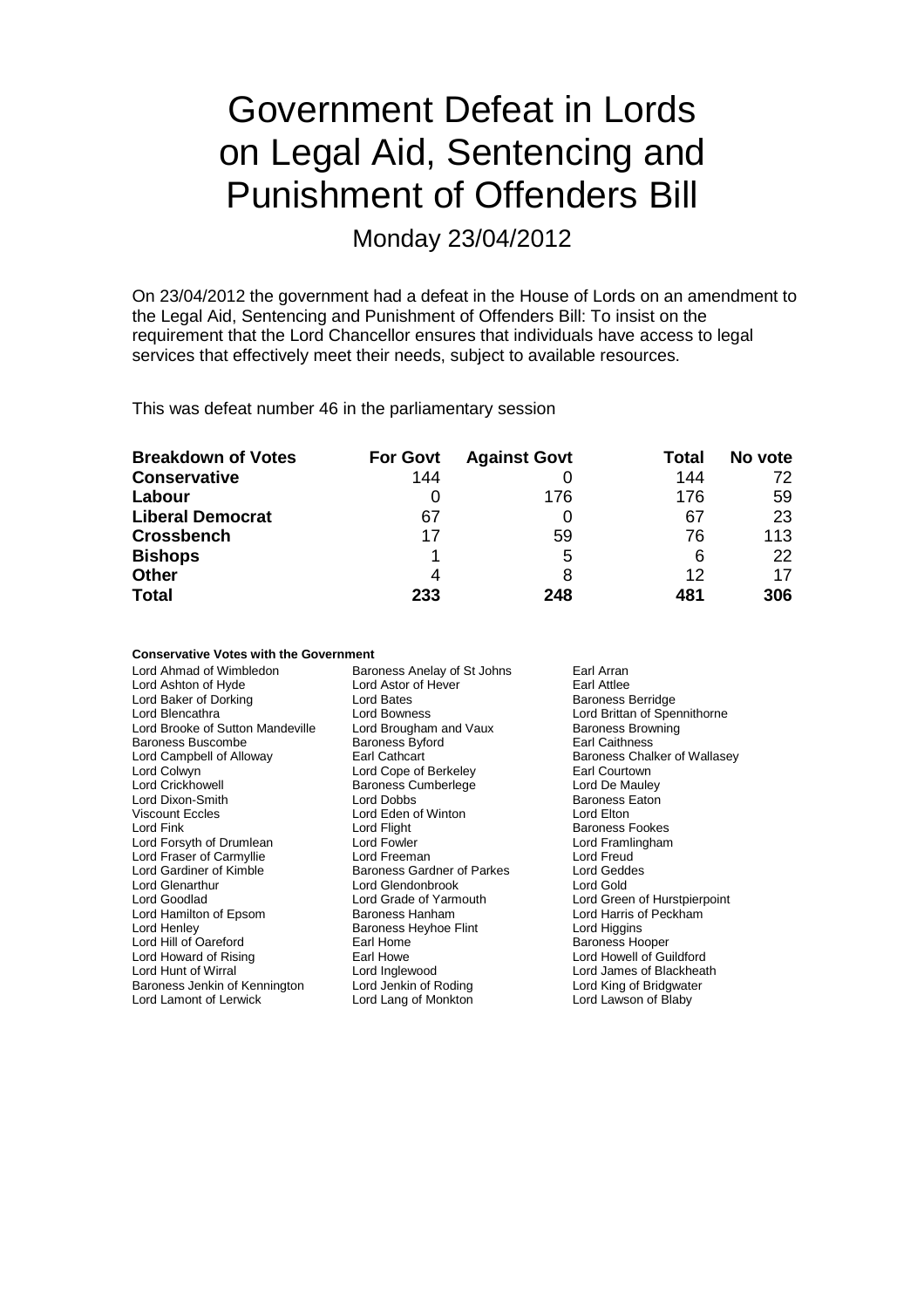Lord MacLaurin of Knebworth Lord Magan of C<br>Lord Marland Castletown Lord Marlesford Duke of Montrose Lord Moore of Lower Marsh<br>
Lord Moynihan<br>
Lord Naseby Lord Patten **Baroness Perry of Southwark**<br>
Baroness Rawlings<br>
Lord Reay Lord Sassoon Baroness Seccombe<br>
Lord Selskirk of Douglas<br>
Lord Selsdon Baroness Warsi **Lord Wasserman**<br>Baroness Wheatcroft **Lorent Baroness Wilcox** 

Lord Lexden Earl Lindsay Lord Lingfield Earl Liverpool **Earl Liverpool** Marquess of Lothian Lord Luke<br>Lord Lyell Lord MacGregor of Pulham Market Lord Mackay of Clashfern Lord MacGregor of Pulham Market Lord Mackay of Castletown Lord Mackay of Castletown Lord Marland Lord Marlesford Lord Mayhew of Twysden Lord Naseby Baroness Neville-Jones<br>
Baroness Noakes<br>
Lord Norton of Louth Baroness Newlove **Baroness Noakes** Lord Norton of Baroness Noakes Lord Norton of Baroness O'Cathain **Baroness** O'Cathain Baroness O'Cathain **Baroness O'Cathain** Baroness Oppenheim-Barnes Lord Palum<br>
Lord Patten Lord Popat Baroness Rawlings **Example 2 Example 2 Lord Reay Lord Renton of Mount Harry Lord Renton of Mount Harry Lord Rishops Control Control Lord Rishops Control Control Control Control Control Control Control Control Control Con** Lord Ribeiro Lord Risby Lord Roberts of Conwy Lord Rotherwick Lord Ryder of Wensum Lord Sanderson of Bowden Lord Skelmersdale Lord Spicer Baroness Stedman-Scott Lord Stewartby **Baroness Stowell of Beeston** Lord Strathclyd<br>
Lord Swinfen **Baroness Stowell of Beeston** Lord Trefgarne Lord Taylor of Holbeach Lord Trefg<br>
Lord Trimble Lord True Viscount Trenchard Lord Trimble Lord True Baroness Trumpington **Lord Tugendhat** Communist Conduction Constant Ullswater Baroness Verman Viscount Ullswater<br>
Lord Water Lord Water Lord Water Constant Lord Water Lord Water Lord Water Lord Water Lord Water Lord Water Baroness Verma Lord Wade of Chorlton Lord Wakeham

# Lord Selkirk of Douglas Lord Selsdon Baroness Shackleton of Belgravia Baroness Sharples<br>
Lord Skelmersdale<br>
Lord Skelmersdale<br>
Lord Shephard Cord Spicer<br>
Baroness Stedman-Scott Viscount Younger of Leckie

#### **Conservative Votes against the Government**

**-**

**-**

#### **Labour Votes with the Government**

### **Labour Votes against the Government**

Baroness Armstrong of Hill Top Lord Bach Baroness Bakewell Baroness Bakewell Baroness Bakewell Baroness Bakewell<br>
Lord Barnett Baroness Bakewell Bassam of Brighton Christelevell Barness Bakewell Baroness Bakewell Baroness Lord Barnett Lord Bassam of Brighton Lord Berkeley Baroness Blackstone Baroness Bloomer Baroness Bloomer<br>
Baroness Bloomer<br>
Lord Bradley Lord British Lord Bradley Lord Brack Lord Branch Lord Branch Lord Branch Lord Branch Lord Brookman<br>
Lord Brooke of Alverthorpe Lord Brookman Lord Brennan Lord Brooke of Alverthorpe Lord Brookman<br>Lord Brookman Lord Campbell-Savours Lord Christopher Lord Browne Lord Campbell-Savours<br>
Lord Clark of Windermere Lord Clinton-Davis Lord Collins of Highbury **Baroness Corston Baroness Corston**<br>
Lord Davies of Oldham **Baroness Corston Baroness** Corstant Corston Barones Lord Davies of Oldham Lord Davies of Stamford Lord Davies of Coity Lord Donoughue Baroness I<br>
Lord Dubs<br>
Lord Elder Lord Evans of Temple Guiting Lord Evans of Watford Lord Falco<br>
Baroness Farrington of Ribbleton Lord Faulkner of Worcester Lord Filkin Baroness Farrington of Ribbleton Lord Faulkner of Worcester Lord Filkin<br>Baroness Ford Cumnock Lord Foster of Bishop Auckland Lord Foulkes of Cumnock Baroness Ford **Exercise Server Cumnock** Lord Foster of Bishop Auckland Baroness Gale Baroness Gale **Communist Constructed Lord Gavron** Construction Constructed Baroness Gibson of Market Rasen<br> **Baroness Golding**<br>
Lord Giddens Lord Giddens **Lord Glasman** Communist Communist Communist Conduing<br>
Lord Goldsmith Lord Gordon of Strathblane Baroness Goudie Baroness Gould of Potternewton Lord Graham of Edmonton Lord Grenfell Lord Griffiths of Burry Port Lord Grocott<br>
Lord Harris of Haringey Lord Hart of Chilton Chilton Lord Haskel Lord Harris of Haringey **Lord Hart of Chilton Corpussion Club** Lord Haskel<br>Lord Haworth Lord Aringey **Club Baroness Hayter of Kentish Town** Baroness Healy of Primrose Hill Lord Haworth **Baroness Hayter of Kentish Town** Baroness Healy of Primrose<br>Baroness Henig **Baroness Hillton of Eggardon** Baroness Hollis of Heigham Baroness Henig Baroness Hilton of Eggardon Baroness Hollis of Heigham Baroness Hollis of Heigham Baroness Howells of St Davids Lord Howie of Troon

Lord Ahmed **Baroness Andrews**<br>
Lord Bach **Baroness Bakewell** Baroness Billingham Lord Bilston<br>
Baroness Blood Lord Boateng Lord Clinton-Davis<br>
Baroness Corston<br>
Baroness Crawley<br>
Baroness Crawley Lord Dixon **Disk Communist Constructs** Baroness Donaghy<br>
Baroness Drake **Baroness** Lord Drayson Lord Elder<br>
Lord Evans of Watford<br>
Lord Ealconer of Thoroton Lord Gordon of Strathblane Baroness Goudies<br>
Lord Graham of Edmonton Lord Grenfell Baroness Howells of St Davids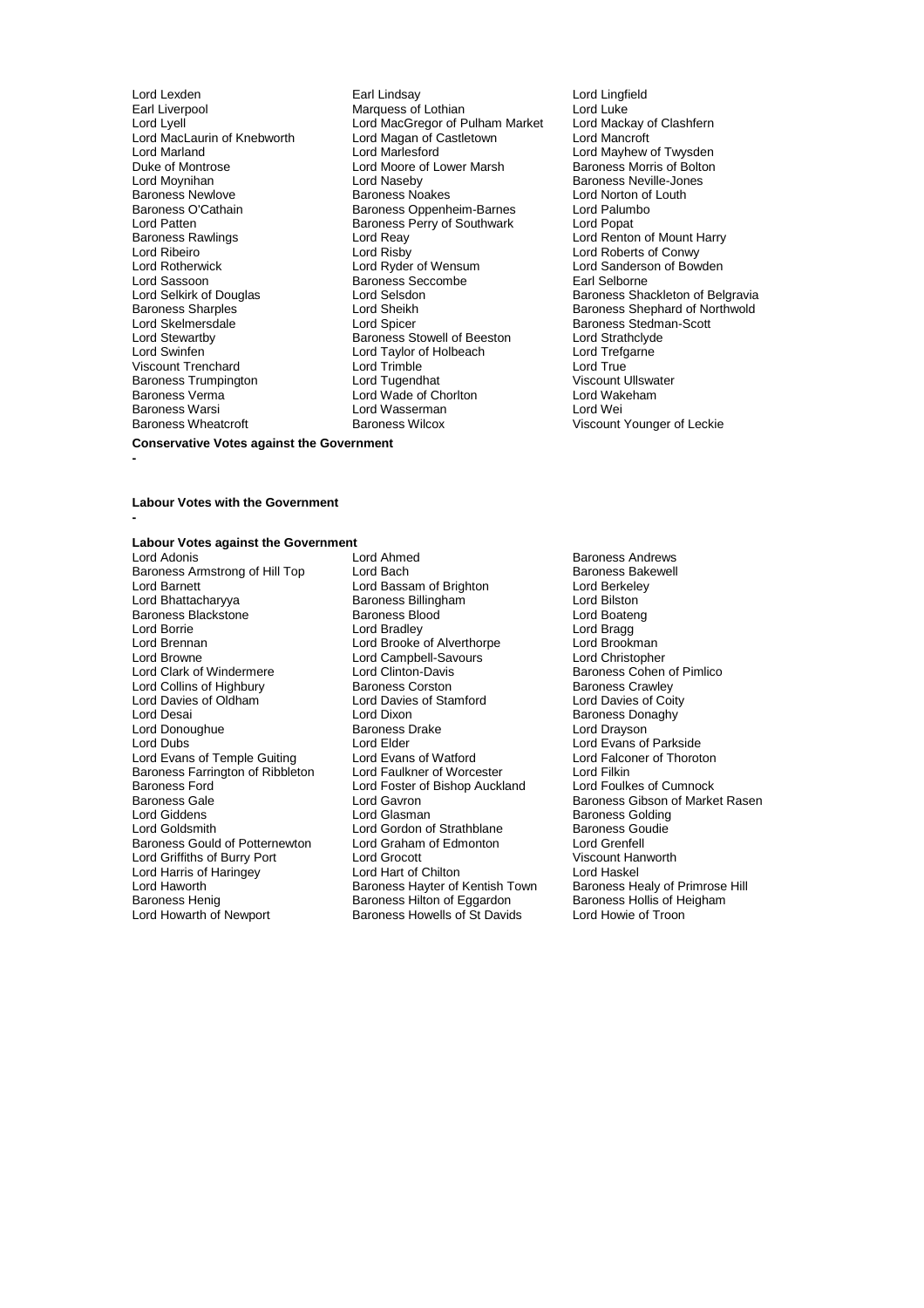Baroness Morris of Yardley<br>Baroness Nye Cord Parekh Baroness Scotland of Asthal Lord Sewel<br>
Baroness Sherlock Consult Sheldon Viscount Simon Baroness Wheeler **Baroness Whitaker**<br>
Lord Winston<br>
Lord Wood of Anfield

Lord Hoyle **Baroness Hughes of Stretford** Lord Hughes of Woodside<br>
Lord Hunt of Kings Heath Lord Hutton of Furness Lord Irvine of Lairg Lord Hunt of Kings Heath Lord Hutton of Furness Cord Hutton of Lord Hutton of Furness<br>Lord Janner of Braunstone Caroness Jay of Paddington Lord Joffe Baroness Jay of Paddington<br>
Lord Jones<br>
Lord Jordan Baroness Jones of Whitchurch Lord Jones<br>
Lord Judd Lord Judd Baroness Kennedy of The Shaws Lord Kennedy of Southwark Lord Judd<br>
Lord King of West Bromwich **Baroness Kinnock of Holyhead** Lord Kinnock<br>
Baroness Kinnock of Holyhead Lord Kinnock Baroness Kinnock of Holyhead Lord Kinnock<br>
Lord Lavard Lord Lea of Crondall Lord Knight of Weymouth Lord Layard Lord Lea of Lord Lea of Lord Lea of Lord Lea of Lord Lea of Lord Liddle Lord Levy **Example 2** Exercise Baroness Liddell of Coatdyke Lord Liddle<br>
Lord Lipsey **Baroness Lister of Burtersett** Lord Lympne Lord Lipsey **Baroness Lister of Burtersett** Lord Lympne<br>
Lord Macdonald of Tradeston Lord Mackenzie of Framwellgate Baroness Mallalieu Lord Mackenzie of Framwellgate Baroness Mal<br>Lord Maxton Lord McAvoy Baroness Massey of Darwen Lord Maxton Lord Corress Make Lord McAvoy<br>
Baroness McIntosh of Hudnall Lord McKenzie of Luton Lord Mitchell Baroness McIntosh of Hudnall Lord McKenzie of Luton Lord Mitchell<br>
Lord Moonie Cord McKenzie of Huyton Baroness Morgan of Ely Lord Moonie **Baroness Morgan of Huyton**<br>
Lord Morris of Aberavon **Baroness Morgan of Manchester Baroness Morgan of Handsworth** Lord Morris of Manchester Lord Morris Cord Morris Cord Morris<br>Lord Myners Cord Noon Baroness Nye Lord Parekh Lord Patel of Blackburn Lord Pendry Lord Peston Baroness Pitkeathley Lord Ponsonby of Shulbrede Lord Prescott<br>
Lord Puttnam Corporation Baroness Quin Baroness Prosser **Example 2** Lord Puttnam **Baroness Prosser Baroness**<br>
Lord Radice **Calculate Contract Baroness Ramsay of Cartvale** Lord Rea Lord Radice **Carty Communist Communist Baroness Ramsay of Cartvale** Lord Rea<br>
Lord Reid of Cardowan **Baroness Rendell of Babergh** Lord Richard Lord Reid of Cardowan **Baroness Rendell** of Babergh Lord Richard<br>Lord Rowlands **Baroness Royall of Blaisdon** Lord Sawyer Baroness Royall of Blaisdon **Lord Sawyer**<br>
Lord Sewel **Lord Sheldon** Baroness Sherlock **Viscount Simon**<br>
Baroness Smith of Gilmorehill **Baroness Smith of Balmacara**<br>
Lord Stevenson of Balmacara Baroness Smith of Gilmorehill Lord Soley Lord Stevenson of Balmacara Lord Stone of Blackheath Baroness Symons of Vernham Dean Baroness Taylor of Bolton Lord Taylor of Blackburn Lord Temple-Morris Baroness Thornton Lord Touhig **Lord Triesman** Lord Triesman Lord Tunnicliffe<br>
Lord Turnberg **Camelian Communication**<br>
Baroness Turner of Camden Baroness Wall of Lord Turnberg **Baroness Turner of Camden** Baroness Wall of New Barnet<br>
Lord Warner **Baroness Warwick of Undercliffe** Lord West of Spithead Lord Warner The State of Baroness Warwick of Undercliffe The Lord West Order Cord Cord Cord Cord Cord Cord Cor<br>Baroness Wheeler The Spithead Baroness Whitaker The Spithead Cord Wills Lord Winston Lord Wood of Anfield Lord Woolmer of Leeds Lord Young of Norwood Green

#### **Liberal Democrat Votes with the Government**

Lord Addington Lord Alderdice Lord Allan of Hallam Lord Fearn **Baroness Garden of Frognal**<br>
Earl Glasgow **Baroness Card Coodhart** Baroness Jolly **Lord Jones of Cheltenham**<br>
Baroness Kramer<br>
Lord Lee of Trafford Baroness Linklater of Butterstone Lord Methuen **Baroness Miller of Chilthorne Domer**<br>Baroness Northover **Baroness Lord Oakeshott of Seagrove Bay** Baroness Sharp of Guildford Lord Shipley<br>
Lord Smith of Clifton Lord Steel of Aikwood Lord Thomas of Gresford

Lord Ashdown of Norton-sub-Hamdon Lord Avebury<br>Baroness Barham-Carter of Yarnbury Lord Bradshaw Baroness Benjamin Baroness Bonham-Carter of Yarnbury<br>Baroness Brinton Lord Chidgey Baroness Brinton **Communist Control Chidgey** Exercise Controller Lord Clement-Jones<br>
Lord Dholakia **Lord Childges**<br>
Baroness Falkner of Lord Dholakia **Baroness Doocey** Baroness Falkner of Margravine<br>
Baroness Garden of Frognal Lord German<br>
Lord Fearn Lord Goodhart **Earl Goodhart** Baroness Hamwee<br>
Lord Hussain Baroness Hussein-Ece Baroness Harris of Richmond Lord Hussain<br>
Lord Anness Jolly Cord Lord Jones of Cheltenham Lord Kirkwood of Kirkhope Lord Lee of Trafford **Exercise Lord Lester of Herne Hill**<br>
Lord Loomba<br>
Baroness Maddock Earl Mar and Kellie **Lord Marks of Henley-on-Thames** Lord McNally<br>
Lord Methuen **Lord Marks of Henley-On-Thames** Lord Mewby<br>
Baroness Northover Lord Oakeshott of Seagrove Bay Lord Palmer of Childs Hill Baroness Northover **Lord Oakeshott of Seagrove Bay** Lord Palmer of Childs Baroness Parminter Childs Lord Phillips of Sudbury Baroness Randerson Paroness Parminter **Exercise Search Control Control Control Control Control Control Control Control Control Control Control Control Control Control Control Control Control Control Control Control Control Control Control Co** Lord Razzall **Lord Rennard** Lord Redesdale **Lord Rennard**<br>
Lord Rodgers of Quarry Bank **Baroness Scott of Needham Market** Lord Sharkey Baroness Scott of Needham Market Lord Sharkey<br>Lord Shiplev Lord Shutt of Greetland Lord Smith of Clifton Lord Steel of Aikwood Lord Stoneham of Droxford